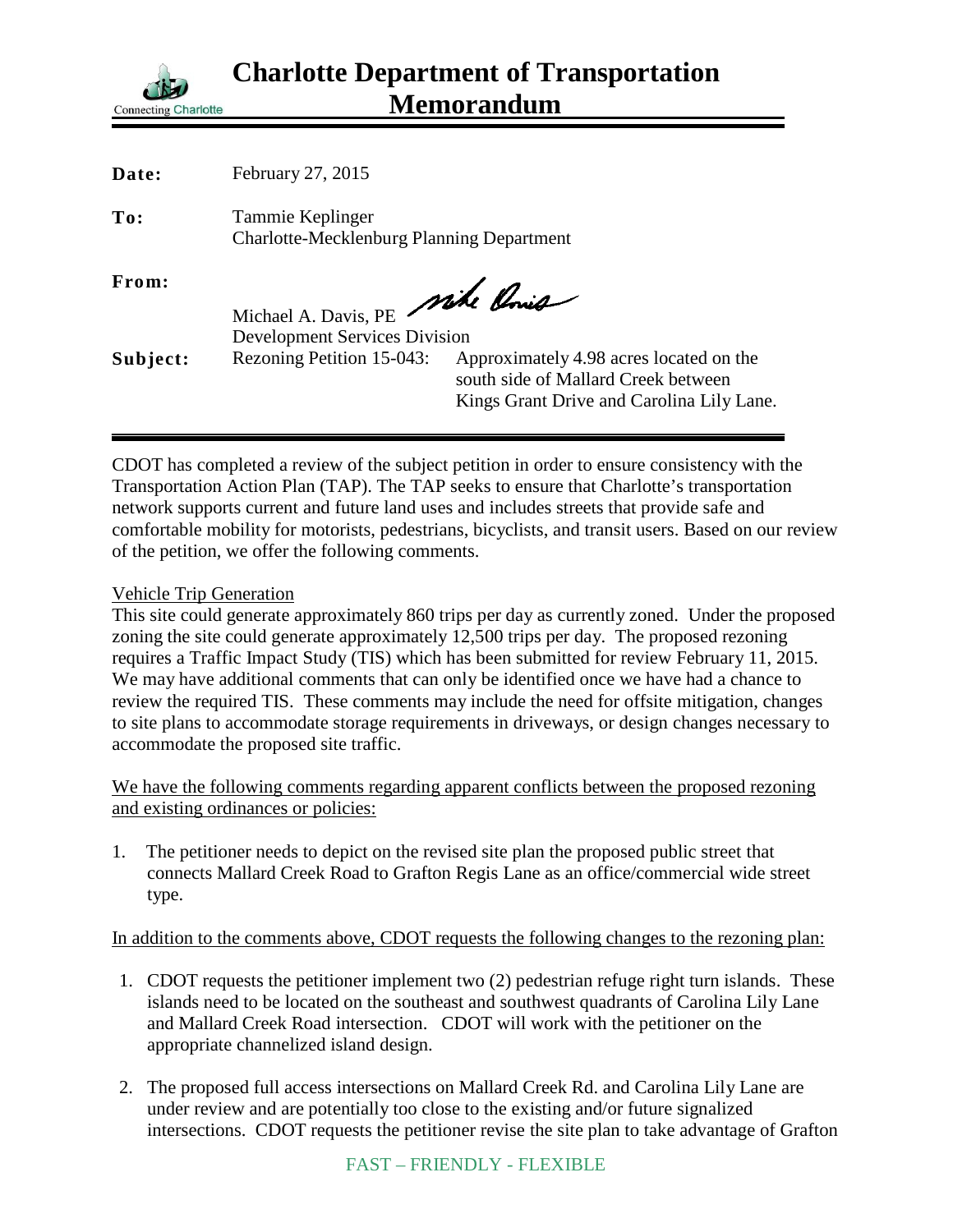Tammie Keplinger February 27, 2015 Page 2 of 3

> Regis Lane, and eliminate the proposed full-access intersection along Mallard Creek Rd. between Kings Grant Drive (a future signalized intersection) and Carolina Lily Lane. The distance between these two intersections is approximately 1,100 feet. Grafton Regis is an existing public street serving the proposed development, and was designed to provide site access to parcels fronting onto Mallard Creek Rd. Mallard Creek Rd. is designated as a major thoroughfare and will most likely be a four lane divided roadway in the future.

3. CDOT requests the petitioner revise the site plan so that the proposed public street that connects Mallard Creek Rd. to Grafton Regis Lane align with an existing driveway on Grafton Regis Lane (approximately 80 feet to the east).

The following are requirements of the developer that must be satisfied prior to driveway permit approval. We recommend that the petitioner reflect these on the rezoning plan as-appropriate.

- 1. According to the City of Charlotte's Driveway Regulations, CDOT has the authority to regulate/approve all private street/driveway and public street connections to the right-of-way of a street under the regulatory jurisdiction of the City of Charlotte. CDOT has determined that a southbound Mallard Creek Rd. left is allowed into the site a southbound directional left-turn lane is necessary to serve the traffic using the proposed public street for this site. The engineering design and construction of the left-turn lane is the responsibility of the owner, and shall be performed by a professional engineer registered in the State of North Carolina who has roadway-design experience. CDOT/NCDOT will determine if a left turn on Mallard Creek Rd. will be required after reviewing the TIS.
- 2. Adequate sight triangles must be reserved at the existing/proposed street entrance(s). Two 35' x 35' and two 10' x 70' sight triangles are required for the entrance(s) to meet requirements. All proposed trees, berms, walls, fences, and/or identification signs must not interfere with sight distance at the entrance(s). Such items should be identified on the site plan.
- 3. The proposed driveway connection(s) to Mallard Creed Rd, Grafton Regis Lane, and Carolina Lilly Lane. will require a driveway permit(s) to be submitted to CDOT and the North Carolina Department of Transportation for review and approval. The exact driveway location(s) and type/width of the driveway(s) will be determined by CDOT/NCDOT during the driveway permit process. The locations of the driveway(s) shown on the site plan are subject to change in order to align with driveway(s) on the opposite side of the street and comply with City Driveway Regulations and the City Tree Ordinance.
- 4. All proposed commercial driveway connections to a future public street will require a driveway permit to be submitted to CDOT for review and approval.
- 5. Any fence or wall constructed along or adjacent to any sidewalk or street right-of-way requires a certificate issued by CDOT.